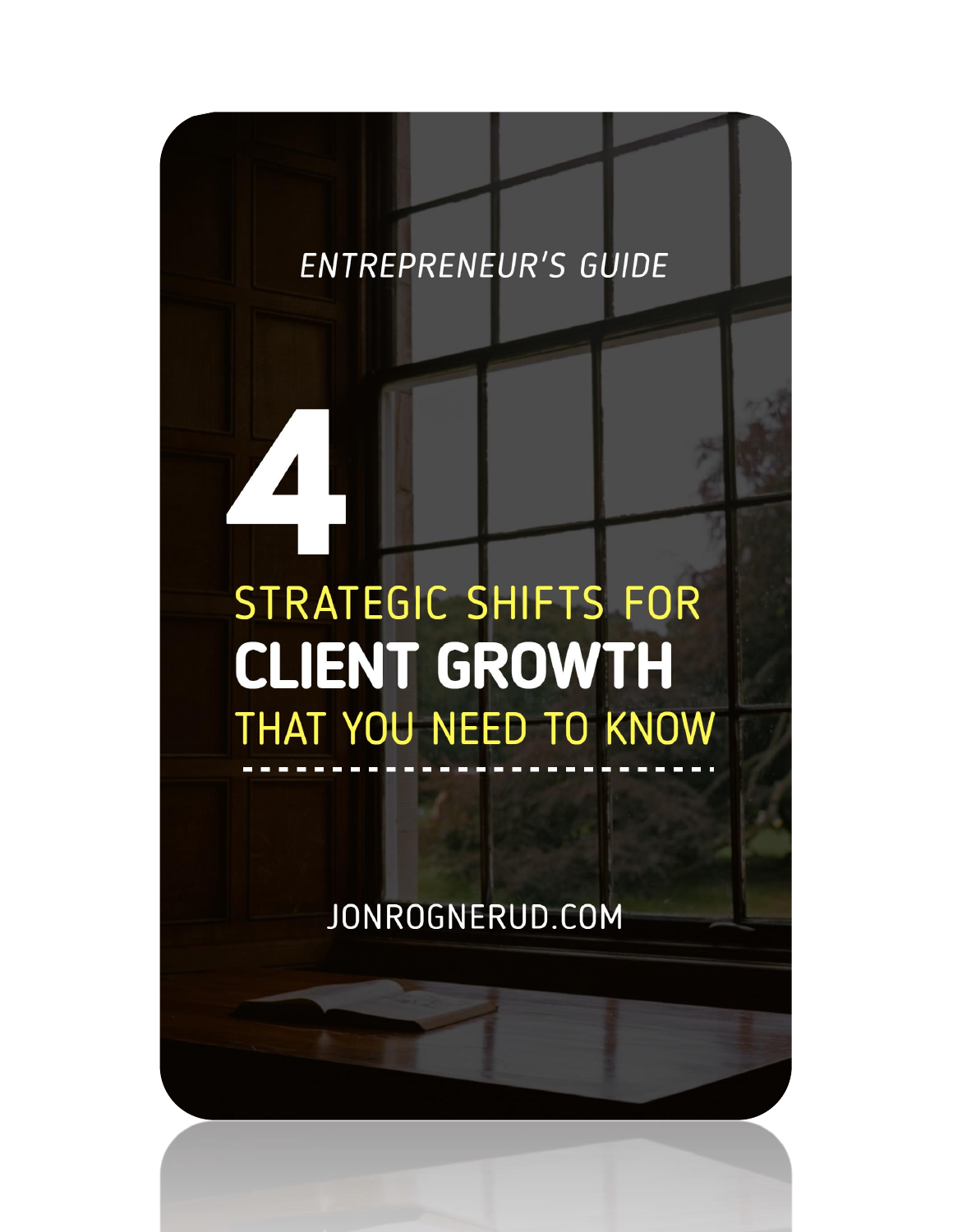## **AN ENTREPRENEUR'S GUIDE**

## **4 STRATEGIC SHIFTS FOR CLIENT GROWTH** "THE SOCIAL SELLING PROCESS"

By: Jon Rognerud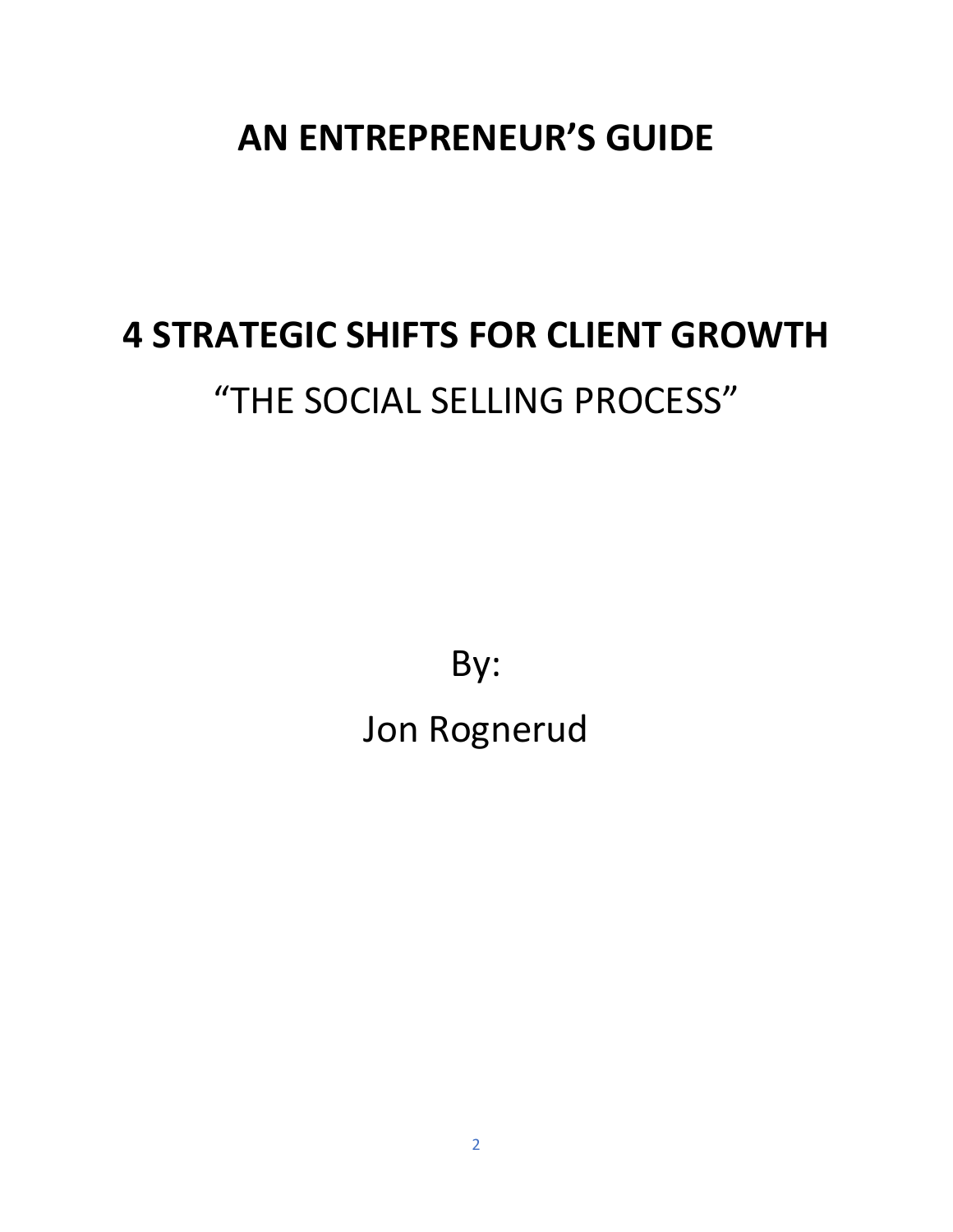## **4-STEP PROCESS FOR HIGHLY TARGETED CLIENT APPLICATIONS**



#### www.freeonlinemasterclass.com

## **OVERVIEW:**

The above process chart shows a highly profitable and scalable model for client growth. This framework has been proven repeatedly and represents multi-million-dollar growth numbers for businesses all around the globe. It uses a webinar as the ultimate in rapport-building.

## Step 1:

Attract and present a relevant advertisement to a targeted audience Step 2:

Share a compelling message or offer in exchange for name & email Step 3:

Provide the thing you offered (checklist, guide, webinar, video training) Step 4:

Upsell to related product or offer a free call to help them further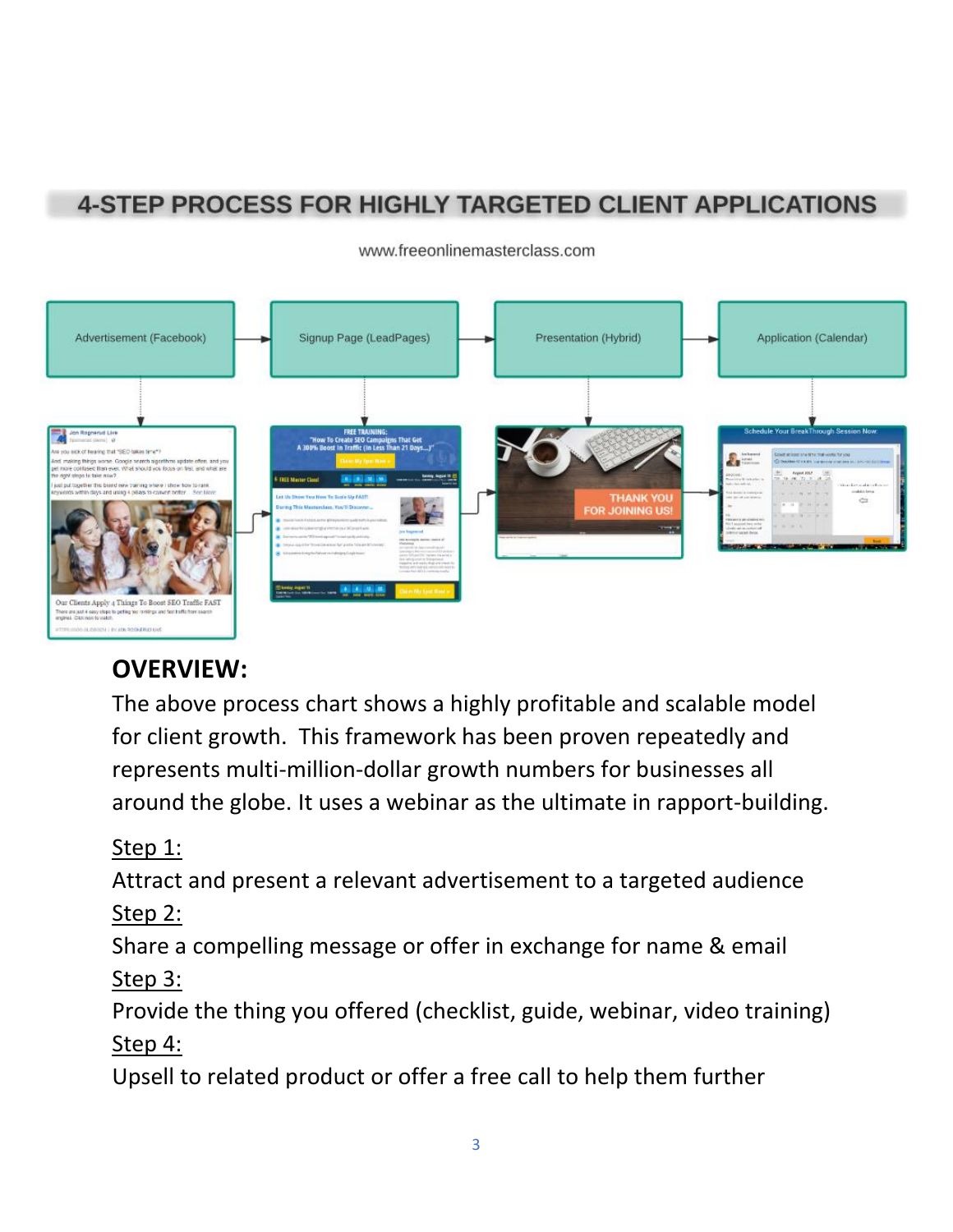The idea or hope that you sell a client (your target audience) on the first click or touchpoint is a dream of fools.

If you do happen to make a sale, it's 1 in 1,000 - and it's likely not going to be your best client.

Below, I've outlined the right way to sell your services online. This is a model you can use for both B2B and B2C markets, even e-com.

You are reminded of - and now learning to - create real engagement, and ultimately, sales - on social platforms.

We do a lot of work in Facebook and on their ads platform, but the process and framework applies to all networks.

Remember, you are selling to humans, not logos or robots!